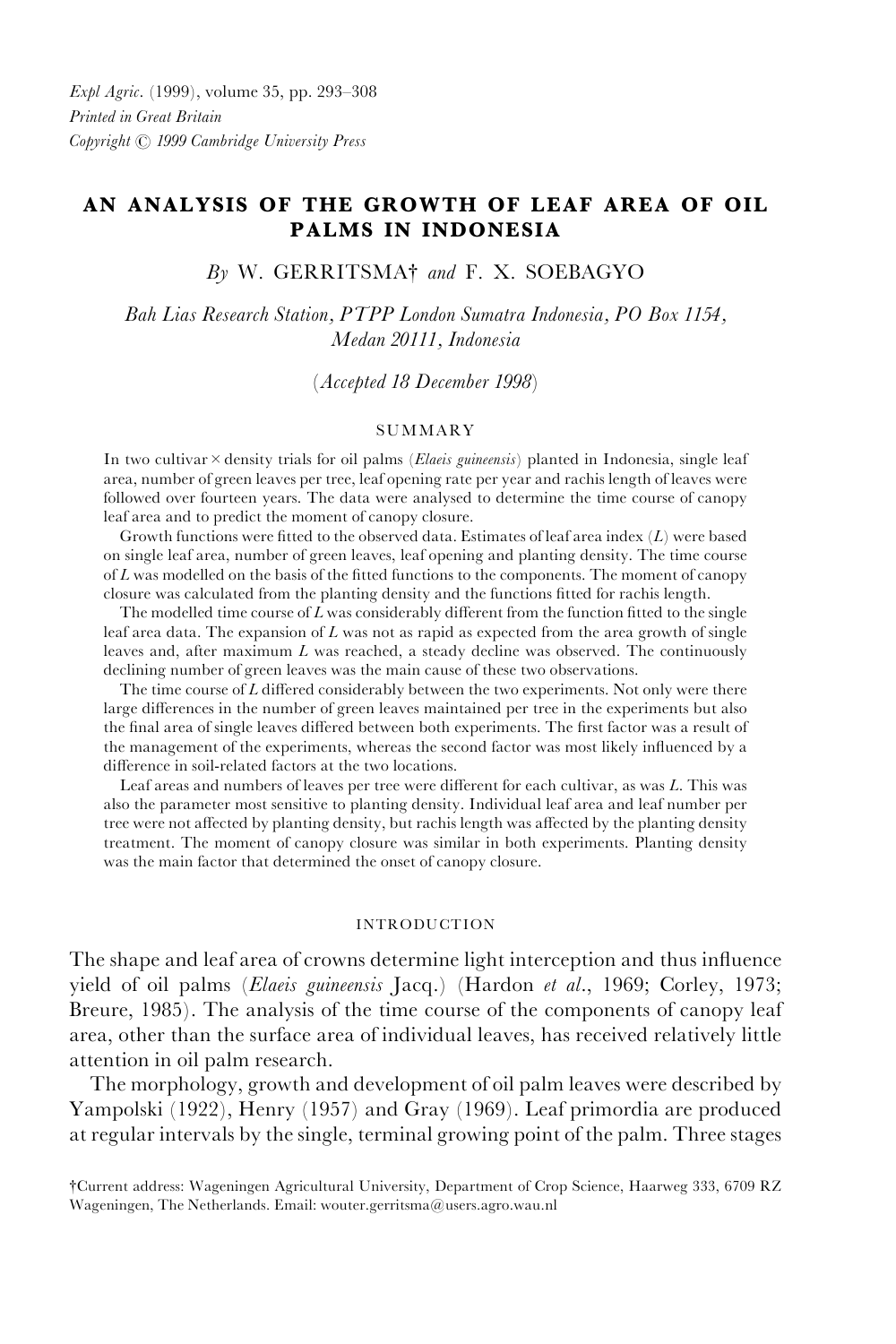in the development of leaves are recognized: an initial period of slow growth and development followed by a second phase of rapid elongation. The leaf opens only when it has attained its full size and then the third phase of assimilate production starts. The surface area of the leaf remains unaltered once it has fully opened. Each newly opened leaf is larger than the previous leaf until the final leaf area reaches the maximum value. The area of fully opened leaves is influenced by palm age, the type of planting material and growing conditions (Hardon et al., 1969; Breure, 1985).

The canopy leaf area, expressed as leaf area index  $(L)$ , is also determined by the planting density of the palms and the number of green leaves per palm. The planting density is fixed, but after a certain age a decline in the stand density is usually observed. Studies of the decline in stand density with age of oil palm plantings are rare, and were not the subject of this investigation. The number of green fronds per tree has not yet been studied systematically. In most oil palm growth studies estimation of the number of green fronds is based on experience rather than actual observations (Squire, 1986; Breure, 1988).

The number of green leaves per tree is the result of two antagonistic processes: leaf opening and leaf removal. The number of leaves opening per year declines with the age of the trees (Corley and Gray, 1976; Breure, 1988). The yearly leaf opening rate is further affected by planting density, annual rainfall and soil fertility (Breure, 1988; Broekmans, 1957; Corley and Mok, 1972). Removal of old leaves takes place during harvesting of fruit bunches when a few leaves supporting the fruit bunch are removed. In younger palms fewer leaves are removed with harvesting than in older and taller palms. Regular pruning is carried out as part of the standard estate management and upkeep routines, since old leaves adhere to the palm and obstruct the routine harvesting procedures. With cultivated oil palm, leaf removal is thus mainly a management operation rather than a natural process.

The occurrence of gaps, the overlap between neighbouring palm crowns and the moment of canopy closure, also affect light interception of oil palm canopies. The radius of the crown in relation to the planting distance and pattern of the trees largely determines the onset of canopy closure. Crown radius itself depends on leaf length. In most oil palm experiments rachis length rather than leaf length is measured, since measuring petiole length of the younger leaves is difficult. Rachis and petiole lengths are highly correlated with each other (Henry, 1957; Lecoustre and Jaeger, 1989). Leaf length increases with the age of the trees until the maximum length is reached. The maximum length of oil palm leaves is strongly affected by planting density and planting material (Breure, 1982; Rao  $et$ al., 1992).

The objective of this study was to determine the time course of leaf area index and closure of oil palm canopies. The leaf area, number of green leaves, leaf opening rate and rachis length were analysed in two identical density  $\times$  cultivar experiments planted at two locations in North Sumatra. The two experiments allowed the determination of spacing and cultivar effects on the components of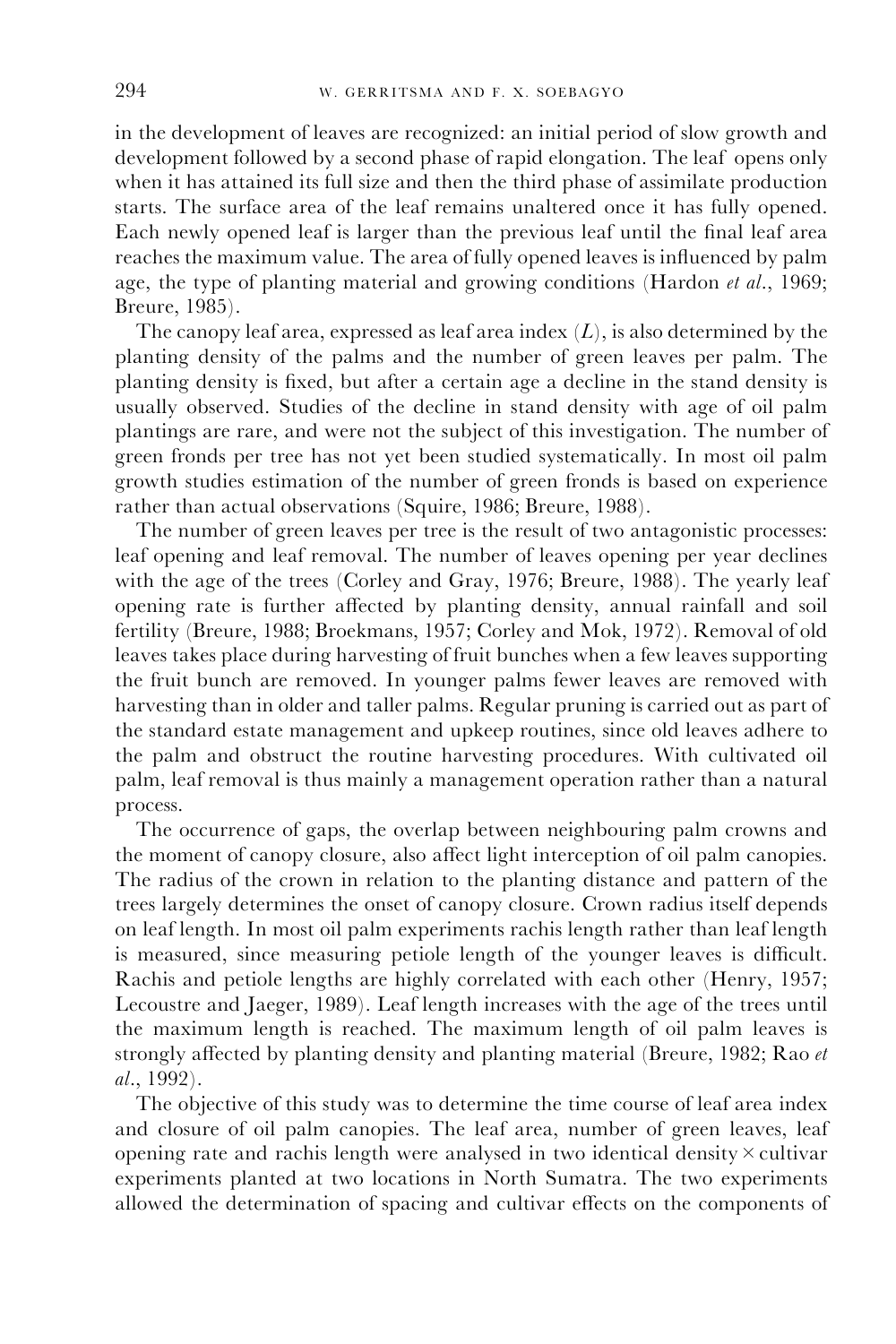leaf area index and the closure of oil palm canopies. Comparison of the two experiments provided an opportunity to look into the influence of growing conditions on these characteristics.

#### MATERIALS AND METHODS

## Experiments

The experiments were two identical cultivar  $\times$  density trials planted at different estates in 1979. Experiment 1 was laid down at the Bah Lias Estate (lat  $3^{\circ}11'N$ , long  $99^{\circ}20'E$ ), which has a relatively low annual rainfall (10-year average  $1663$  mm a<sup>-1</sup>) and an average daily short-wave radiation of 16.7 MJ m<sup>-2</sup> d<sup>-1</sup>. Experiment 2 was at the Gunung Melayu Estate (lat  $2^{\circ}48'N$ , long  $99^{\circ}34'E$ ), which receives more evenly distributed annual rainfall (10-year average 2460 mm  $a^{-1}$ ), and a similar amount of radiation, averaging  $16.8 \text{ MJ m}^{-2} \text{d}^{-1}$ . The soils are old volcanic soils classified as yellow red podsolic with a sandy clay-loam texture. The soils are more fertile at Bah Lias (H. L. Foster, personal communication).

The experiments were designed as split-plot, with planting density as the main treatment and the cultivars as the sub-treatments, with five replications. In each replicate the planting densities were laid down as strip-plots. Each plot was divided into three subplots where the three cultivars were planted. The cultivars in each replicate were laid down according to a  $3 \times 3$  Latin square design. In each plot 48 palms were planted (6 rows of 8 palms) of which only the data from the 24 core palms (4 rows of 6 palms) were analysed. The planting densities were 128, 143 and 160 palms ha<sup>-1</sup> at which three Deli dura  $\times$  pisifera ( $\overrightarrow{D} \times$  P) cultivars were compared. Cultivar 1 was of Papua New Guinean  $D \times P$  origin, Cultivar 2 was Gunung Melayu *dura* × local *pisifera* (Rosenquist, 1986) and Cultivar 3 was commercial Marihat  $D \times P$  material (Lubis, 1984).

## **O**bservations

Each year the surface area of the most recently opened leaf was measured and, in November (leaf 1), was marked according to the method of Hardon *et al.* (1969) where the average length and width of the six longest leaflets are related to the leaf area. This procedure started in the third year after field planting  $(YAP)$ . Rachis length and petiole cross-section  $(P_{cs})$  of the same leaf were measured according to the methods developed by Corley and Breure  $(1981)$ .  $P_{cs}$  measurements of the leaf marked in November were already available from 1 YAP and these observations were used to estimate the area of leaves in 1 and 2 YAP. A linear relationship determined from measurements on leaves in two- to six-year-old oil palm plantings served this purpose. Rachis length was only available from 4 YAP. The number of green leaves on each palm was recorded three times per year. For this analysis the results were averaged annually from the second year onwards. The leaf opening rate was recorded at half-yearly intervals in the early part of the experiment, but subsequently when the leaf opening rate declined, records were taken at yearly intervals.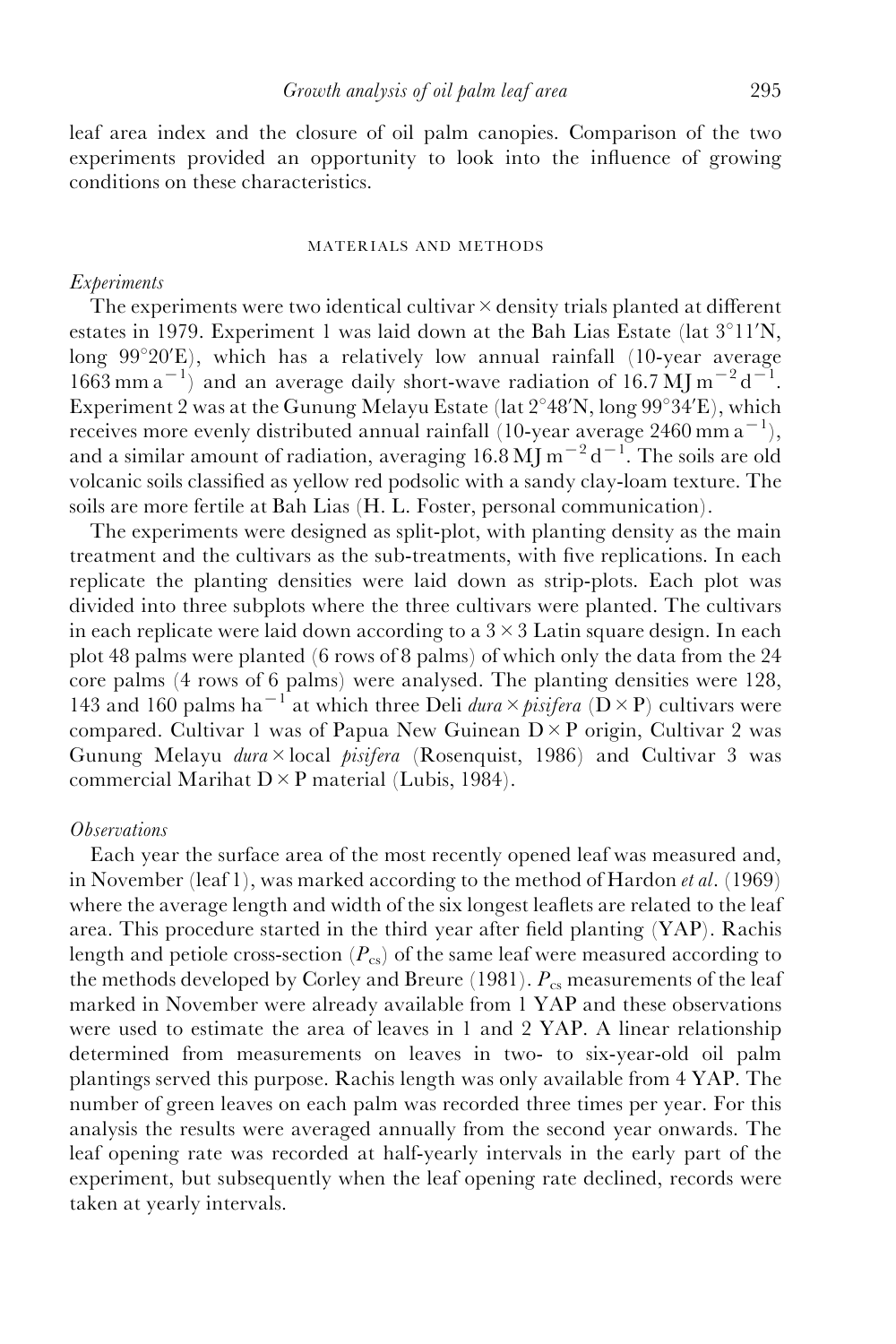## Leaf area index

The L was calculated from the average leaf area per palm, the number of green leaves per tree and the planting density. The average leaf area per palm in a year was calculated from the surface area of leaves marked in the current year and the previous year, using a correction for the leaf opening rate and the number of green leaves on the tree. This ratio of green leaves over leaf opening has its main effect on average leaf area in the phase of rapid leaf expansion.

$$
\bar{l} = l_{i} - \frac{\mathcal{N}(l_{i} - l_{i-1})}{2F} \tag{1}
$$

where  $l$  is the average leaf area,  $l_i$  the area of the leaf marked in the current year,  $l_{i-1}$  the area of the leaf marked in the previous year, N is the number of green leaves per tree and  $F$  is the number of leaves opened between the marked leaves.

## Analysis

Area and rachis length of the most recently opened leaf, number of leaves opened each year and number of green leaves per tree were analysed for the influence of density or cultivar treatment each year separately (Anon, 1982-1993). For this investigation non-linear, asymptotic, three-parameter functions were fitted to the data for leaf area, leaf opening rate and rachis length, using the SAS (1985) NLIN procedure. The functions were fitted to the data for each subplot separately. The most suitable type of function was selected using the smallest average residual sum of squares as a criterion. For the number of green leaves per tree, linear regression equations were used. The parameters obtained for each subplot were then used in an analysis of variance for a split-plot experiment with allowance for the Latin-square design (Keen et al., 1989). The time course for  $L$  was then modelled using the functions for leaf area, number of green leaves and leaf opening rate. The modelled time course was compared with the observed L.

Canopy closure is defined as the onset of overlap between three neighbouring crowns and was estimated from the growth functions for the rachis. The leaf length was calculated as 1.25 times the rachis length (Gray, 1969; Lecoustre and Jaeger, 1989). The crown radius was approximated using the calculated leaf length, the effect of leaf arching was not accounted for explicitly in this approximation. Since the palms were planted in equilateral triangles, canopy closure could be calculated from the planting density and approximate crown radius.

#### RESULTS

#### Relation between petiole cross section and leaf area

A relation between the petiole cross section  $(P_{cs})$  and single leaf area was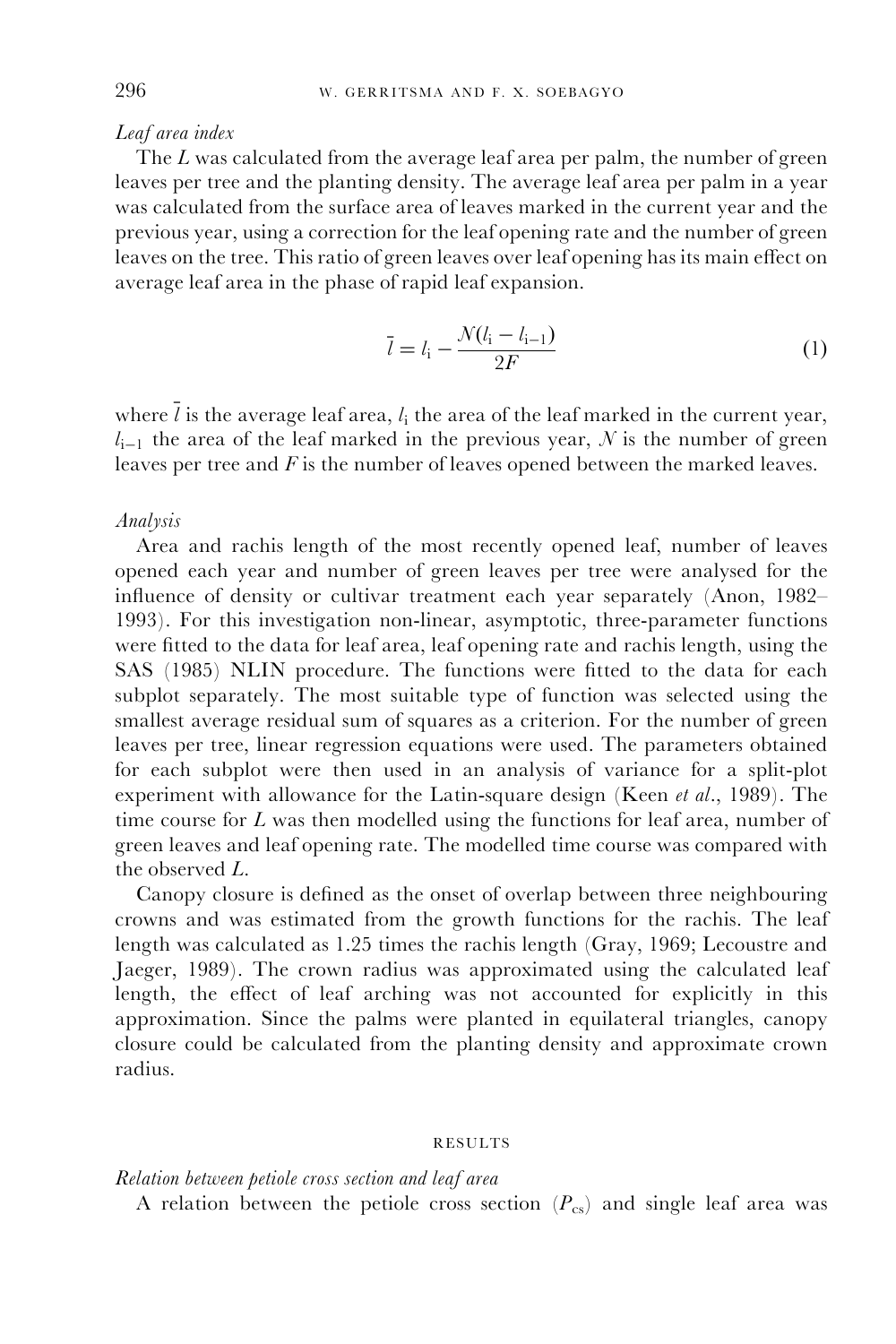determined in 1988 on leaves from fields differing in age from 2 to  $6$  YAP. In each age group full-grown leaves (leaf 30) were harvested and the area and  $P_{cs}$ determined. The following regression fitted the observations between leaf area  $l$ and  $P_{\text{cs}}$ :

$$
l = 0.35 + 0.30 P_{cs}
$$
  $R^2 = 0.82$  d.f. = 48 (2)

 $P_{c<sub>s</sub>}$  (width × depth) is expressed in cm<sup>2</sup> and l is the estimated leaf area in  $m^2$  leaf<sup>-1</sup>. This relation was used to convert the  $P_{cs}$  observations of the first two YAP to estimates of leaf area in both experiments.

## Area of the youngest leaf

The area of the leaf marked in November each year increased until 10 and 11 YAP in Experiments 1 and 2 respectively (Fig. 1). Except for the dip in leaf area at 11 YAP the leaf area remained virtually constant after it reached the maximum size in Experiment 1. In Experiment 2 more variation was observed in the leaf area after the maximum size was attained. Differences in the area of the youngest leaf between the experiments were initially small, but from the 8 YAP leaves in Experiment 1 were larger than in Experiment 2.



Fig. 1. Growth of leaf area of oil palms at sites  $1(a)$  and  $2(b)$ , and the fitted Gompertz functions for Cultivar 1 ( $\Box$ ,  $\Box$ ), Cultivar 2 ( $\triangle$ ,  $\Box$ ) and Cultivar 3 ( $\nabla$ ,  $\Box$   $\Box$ ). Bars indicate l.s.d. at  $p \leq 1\%$ .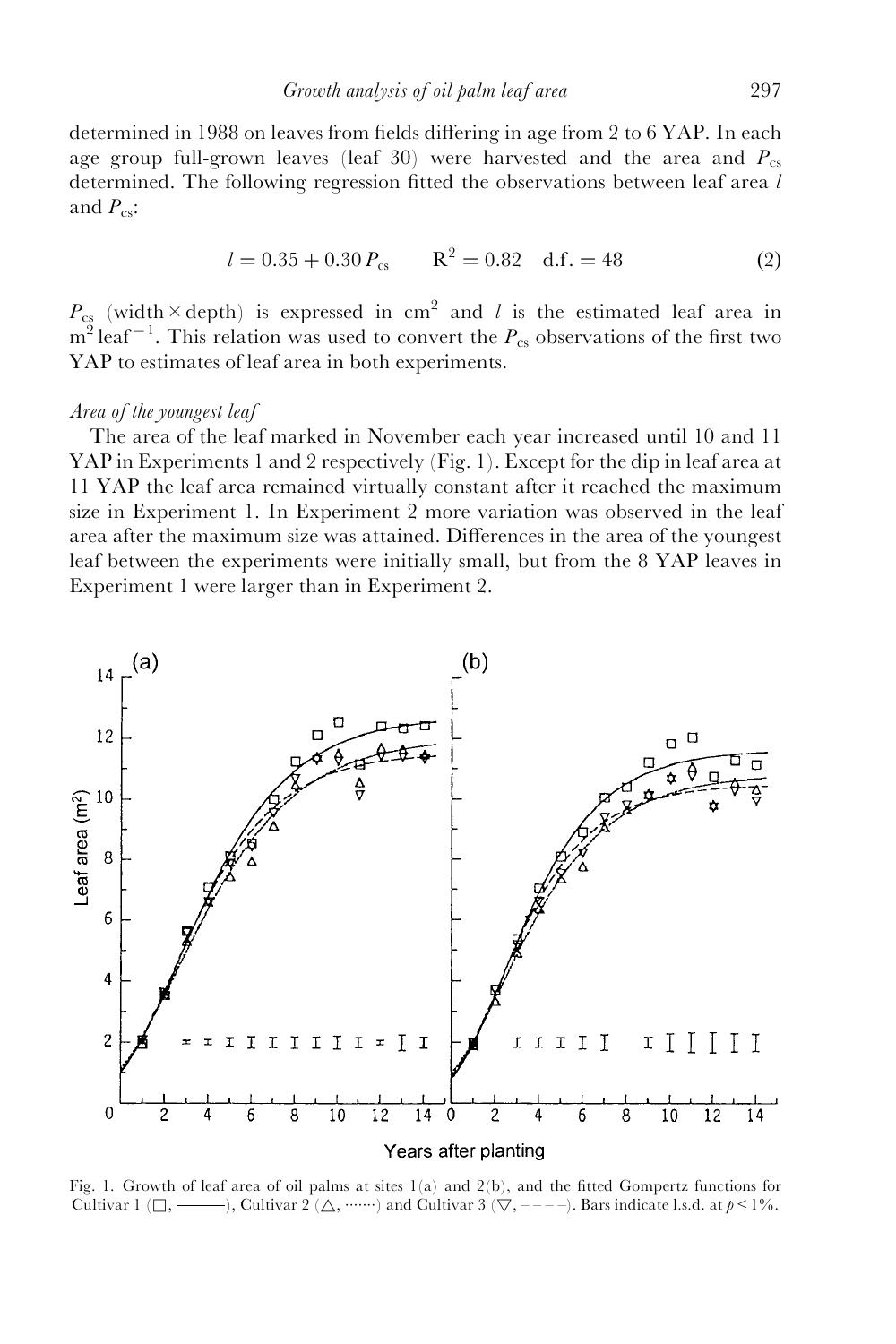|                                   |                | $\alpha(m^2)$ | $\beta(-)$ | $\gamma(YAP^{-1})$ |  |  |  |
|-----------------------------------|----------------|---------------|------------|--------------------|--|--|--|
| Experiment 1                      |                |               |            |                    |  |  |  |
| Density (palms ha <sup>-1</sup> ) | 160            | 12.19         | 2.48       | 0.36               |  |  |  |
|                                   | 143            | 12.13         | 2.47       | 0.36               |  |  |  |
|                                   | 128            | 11.99         | 2.44       | 0.35               |  |  |  |
| L.s.d. $(p < 1\%)$                |                | <b>NS</b>     | NS.        | <b>NS</b>          |  |  |  |
| Cultivar                          | 1              | 12.74         | 2.56       | 0.35               |  |  |  |
|                                   | $\overline{2}$ | 12.03         | 2.38       | 0.33               |  |  |  |
|                                   | 3              | 11.53         | 2.46       | 0.38               |  |  |  |
| L.s.d. $(p < 1\%)$                |                | 0.35          | 0.12       | 0.02               |  |  |  |
| <i>Experiment 2</i>               |                |               |            |                    |  |  |  |
| Density (palms $ha^{-1}$ )        | 160            | 10.96         | 2.58       | 0.41               |  |  |  |
|                                   | 143            | 10.80         | 2.55       | 0.40               |  |  |  |
|                                   | 128            | 11.15         | 2.53       | 0.40               |  |  |  |
| L.s.d. $(p < 1\%)$                |                | <b>NS</b>     | NS         | NS                 |  |  |  |
| Cultivar                          | 1              | 11.63         | 2.70       | 0.41               |  |  |  |
|                                   | $\overline{2}$ | 10.81         | 2.42       | 0.37               |  |  |  |
|                                   | 3              | 10.47         | 2.53       | 0.43               |  |  |  |
| L.s.d. $(p < 1\%)$                |                | 0.58          | 0.12       | 0.03               |  |  |  |

Table 1. Parameters for the Gompertz functions  $\varUpsilon = \alpha e^{-\beta e^{-\gamma t}}$  fitted to the leaf area data for oil palms where  $\hat{I}$  is the area of the leaf (m<sup>2</sup>) and  $t$ is time in years after field planting (YAP).

The cultivar treatment resulted in significant differences from 3 YAP in both experiments, with the exception of 8 YAP in Experiment 2. The leaf area was always largest for Cultivar 1. At the beginning of the experiment Cultivar 2 had the smallest leaf area but towards the end of the observed period Cultivar 3 had the smallest leaf area. Differences in leaf area due to the density treatment did not result in significant differences in any year in either experiment. The responses with respect to cultivar and density treatments were similar in both experiments.

Gompertz functions gave the best fit to the data in both experiments. Of the treatment effects, only cultivars affected all three parameters of the functions significantly; differences due to the density treatment failed to reach significance (Table 1). The final leaf area in Experiment 1, as expressed by parameter  $\alpha$ , was a full  $m<sup>2</sup>$  larger than observed in Experiment 2. The initial areas as expressed by parameters  $\alpha$  and  $\beta$  were similar in both experiments. The rate of change in the area of leaves between years, expressed by parameter  $\gamma$ , was larger in Experiment 2 than Experiment 1.

# Number of green leaves per palm

From 3 to 14 YAP a continuous decline in the number of green leaves per palm was observed. Variation in number of green leaves per tree between years was large, especially during the first seven years in Experiment 2 (Fig. 2). At the beginning of the experiments, fewer leaves were maintained per palm in Experi-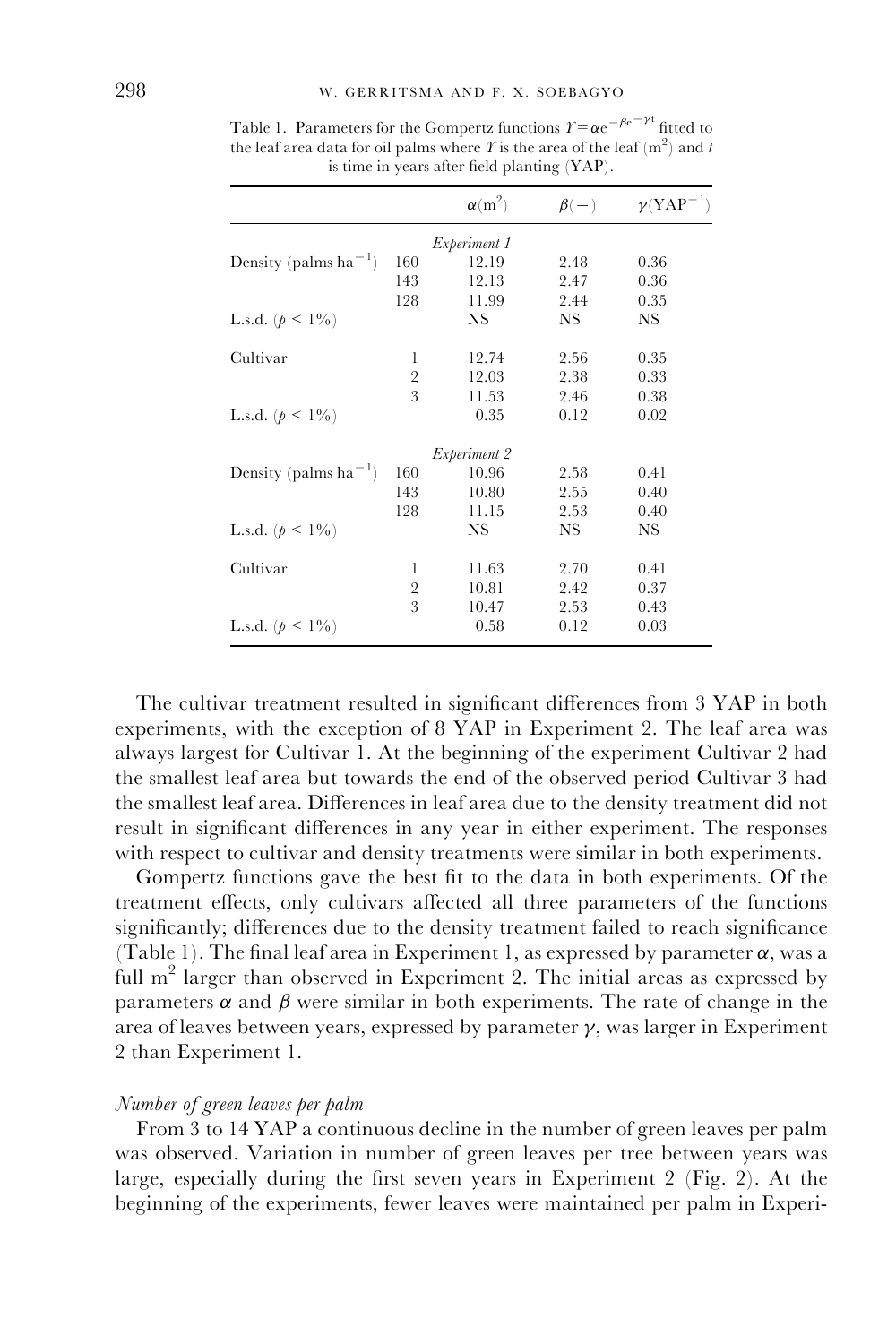

Fig. 2. Numbers of green leaves of oil palms at sites 1(a) and 2(b) and the linear regression functions for Cultivar 1 ( $\Box$ ,  $\Box$ ), Cultivar 2 ( $\triangle$ ,  $\Box$ ) and Cultivar 3 ( $\nabla$ ,  $\Box$  -  $\Box$ ). Bars indicate l.s.d. at  $p \leq 1\%$ .

ment 1 than in Experiment 2, notwithstanding managerial efforts put into the standardization of husbandry practices at both sites. Differences due to the cultivar treatment in each experiment were significant in most years until  $12$  YAP (Fig. 2). Only in a few years did the density treatment result in significant difference between treatments (data not shown).

Several growth functions were tried, but none of these really fitted the observed trend of declining numbers of green leaves with tree age, notwithstanding the apparent stabilization of green leaves per tree after 10 YAP in Experiment 2. The decline observed could best be described with linear relationships between the green leaves per tree and ages of the trees. Differences in intercepts and slopes were significant for the cultivar treatment in both experiments, but not for the density treatment (Table 2). The intercepts of the lines were lower and the slopes less steep in Experiment 1 compared with Experiment 2.

## Leaf opening rate

The leaf opening rate showed a decreasing decline over the course of the experiments. Very similar rates of leaf opening were observed at the beginning in both experiments. Differences in leaf opening rate between the experiments started to show up from 10 YAP onwards, when in Experiment 1 one extra leaf per tree per year opened compared with Experiment 2.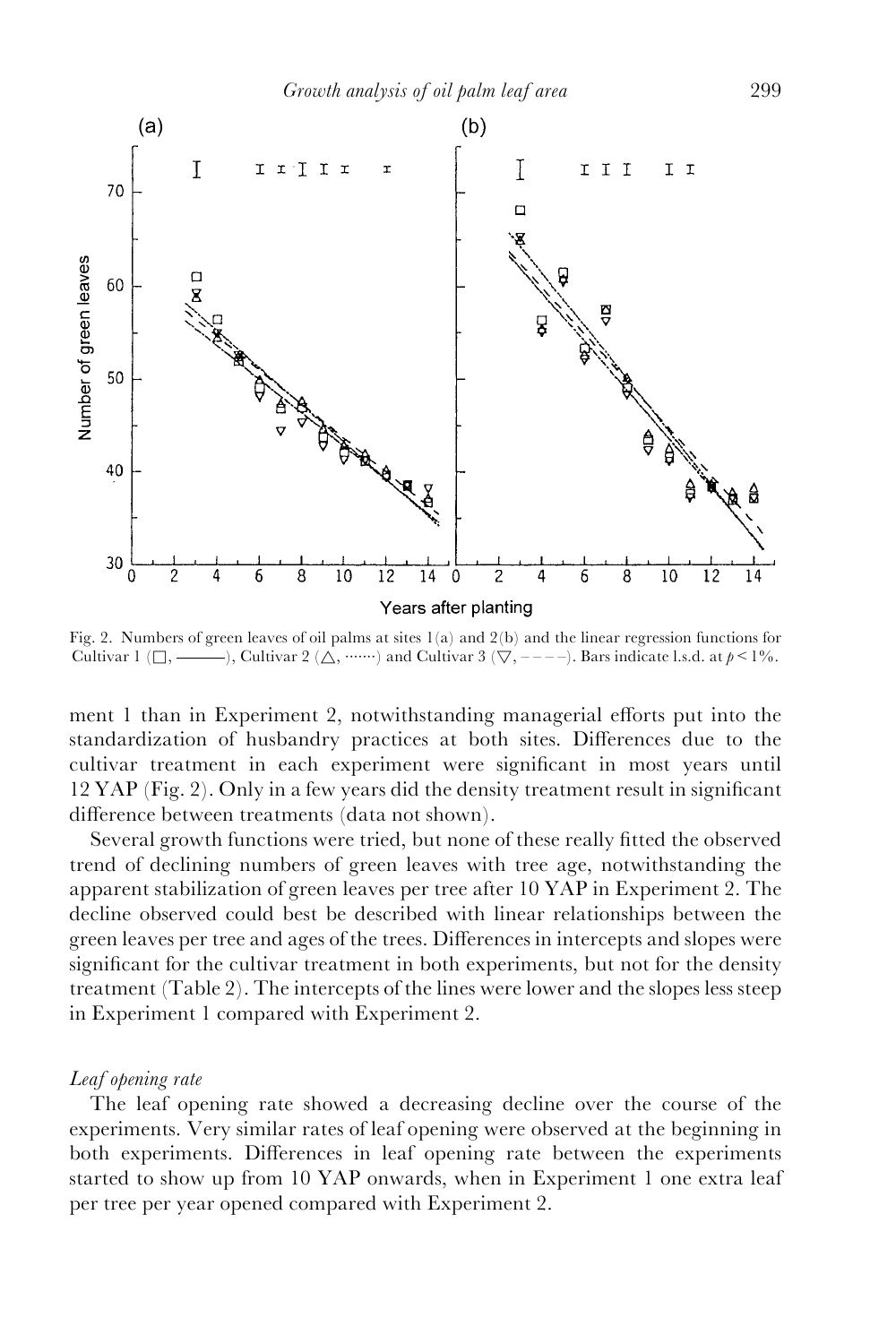Table 2. Parameters for the linear functions  $\mathcal{Y} = \alpha + \beta t$ between green leaves per tree with age for oil palms, where  $\alpha$  is the onset of the line (leaves) and  $\beta$  is the slope of the line (leaves  $a^{-1}$ ).

|                                   |                     | $\alpha(-)$ | $\beta$ (a <sup>-1</sup> ) |
|-----------------------------------|---------------------|-------------|----------------------------|
|                                   | <i>Experiment 1</i> |             |                            |
| Density (palms $ha^{-1}$ )        | 160                 | 62.6        | $-2.0$                     |
|                                   | 143                 | 61.8        | $-1.9$                     |
|                                   | 128                 | 61.6        | $-1.8$                     |
| L.s.d. $(p < 1\%)$                |                     | NS          | NS                         |
| Cultivar                          | 1                   | 63.2        | $-2.0$                     |
|                                   | 2                   | 61.9        | $-1.8$                     |
|                                   | 3                   | 60.8        | $-1.8$                     |
| L.s.d. $(p < 1\%)$                |                     | 1.3         | 0.2                        |
|                                   | <i>Experiment 2</i> |             |                            |
| Density (palms ha <sup>-1</sup> ) | 160                 | 70.1        | $-2.6$                     |
|                                   | 143                 | 71.7        | $-2.7$                     |
|                                   | 128                 | 70.6        | $-2.7$                     |
| L.s.d. $(p < 1\%)$                |                     | NS          | NS                         |
| Cultivar                          | 1                   | 72.5        | $-2.8$                     |
|                                   | 2                   | 70.1        | $-2.5$                     |
|                                   | 3                   | 69.8        | $-2.6$                     |
| L.s.d. $(p < 1\%)$                |                     | 1.6         | 0.14                       |

Both planting density and cultivar type affected the number of opened leaves in various years in both experiments. Cultivar type had a small but significant effect in some years until 8 YAP (Fig. 3). Cultivar 1 maintained a higher leaf opening rate than the other cultivars in those years. Density effects were significant in most years from 9 YAP in Experiment 1, whereas this occurred from 6 YAP in Experiment 2. The higher density treatment showed a significantly lower leaf opening rate in those years (data not shown).

The decline in leaf opening rate was best described by a three-parameter exponential function. Differences in parameters between experiments and treatments were not consistent between the experiments (Table 3). In Experiment 1 parameter  $\alpha$ , the asymptotic value for the final leaf opening rate, was significantly different for the different treatment densities and for the cultivar treatments, but not in Experiment 2. The onset of the functions as determined by parameter  $\beta$  was significantly affected by both treatments in Experiment 2, but not in Experiment 1. Parameter  $\gamma$ , which determined the curvature of the lines, was significantly different for cultivar types in both experiments.

#### Leaf area index

The maximum leaf area index L was reached at 10 YAP in Experiment 1 and at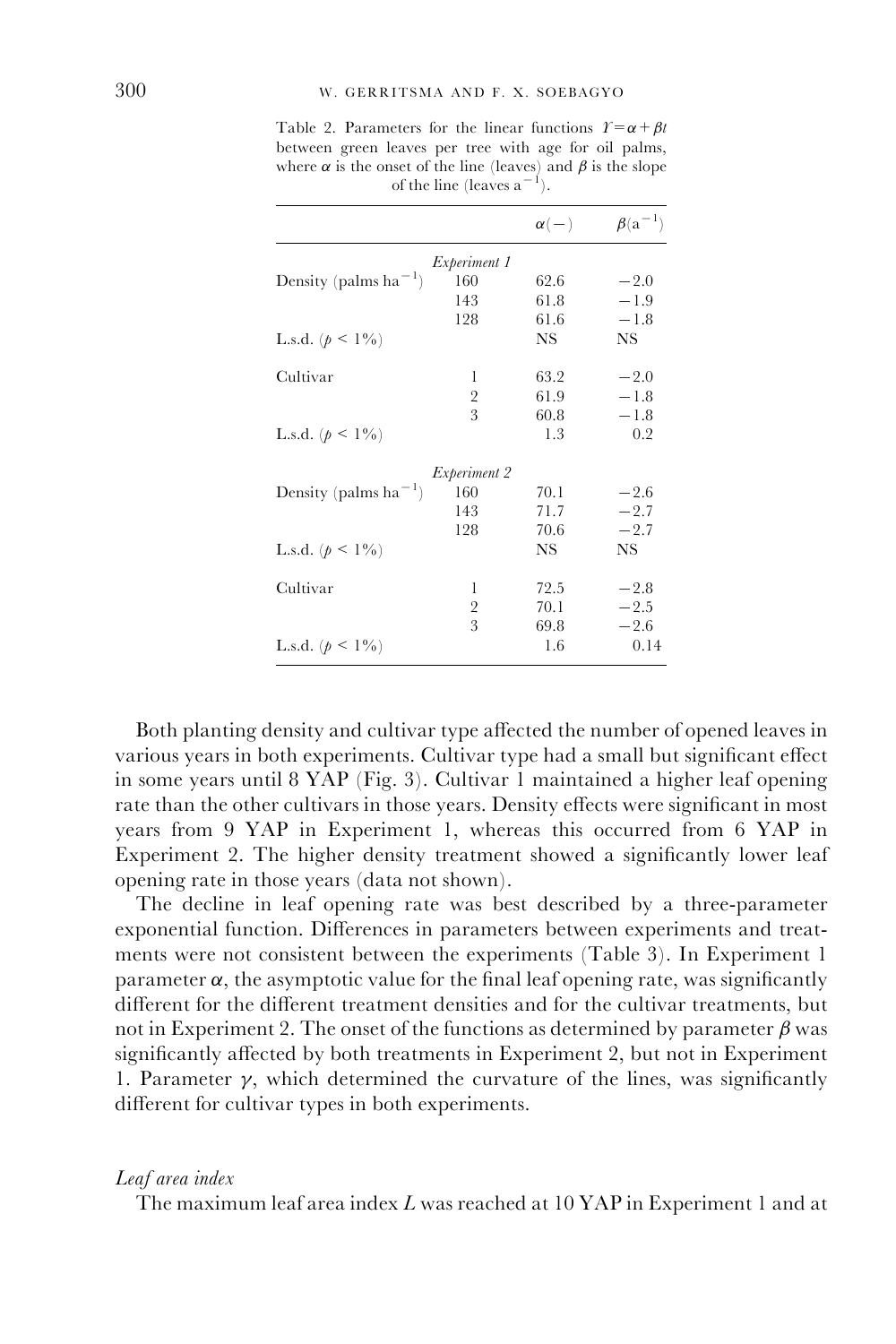

Fig. 3. Leaf opening rates of oil palms at sites  $1(a)$  and  $2(b)$ , and the three parameter exponential functions for Cultivar 1  $(\Box, \longrightarrow)$ , Cultivar 2  $(\triangle, \cdots \cdots)$  and Cultivar 3  $(\nabla, ---)$ . Bars indicate l.s.d. at  $p < 1\%$ .

Table 3. Parameters for the exponential  $\mathcal{Y} = \alpha(1 + \beta e^{-\gamma t})$  functions fitted to the leaf opening rate data for oil palms, where  $\Upsilon$  is the leaf opening rate (leaves a<sup>-1</sup>) and t is the time (YAP).

|                                   |                | $\alpha$ (leaves a <sup>-1</sup> ) $\beta$ (-) $\gamma$ (YAP <sup>-1</sup> ) |      |           |
|-----------------------------------|----------------|------------------------------------------------------------------------------|------|-----------|
|                                   |                | <i>Experiment 1</i>                                                          |      |           |
| Density (palms ha <sup>-1</sup> ) | 160            | 21.93                                                                        | 1.60 | 0.27      |
|                                   | 143            | 22.48                                                                        | 1.50 | 0.27      |
|                                   | 128            | 23.32                                                                        | 1.57 | 0.30      |
| L.s.d. $(p < 1\%)$                |                | 0.83                                                                         | NS.  | <b>NS</b> |
| Cultivar                          | 1              | 22.45                                                                        | 1.59 | 0.27      |
|                                   | $\overline{2}$ | 22.35                                                                        | 1.49 | 0.26      |
|                                   | 3              | 22.92                                                                        | 1.58 | 0.30      |
| L.s.d. $(p < 1\%)$                |                | 0.41                                                                         | NS.  | 0.02      |
|                                   |                | Experiment 2                                                                 |      |           |
| Density (palms ha <sup>-1</sup> ) | 160            | 20.52                                                                        | 1.71 | 0.25      |
|                                   | 143            | 21.28                                                                        | 1.56 | 0.24      |
|                                   | 128            | 21.69                                                                        | 1.51 | 0.25      |
| L.s.d. $(p < 1\%)$                |                | <b>NS</b>                                                                    | 0.06 | NS        |
| Cultivar                          | 1              | 21.00                                                                        | 1.70 | 0.25      |
|                                   | $\overline{2}$ | 20.92                                                                        | 1.50 | 0.22      |
|                                   | 3              | 21.58                                                                        | 1.59 | 0.27      |
| L.s.d. $(p < 1\%)$                |                | NS                                                                           | 0.13 | 0.03      |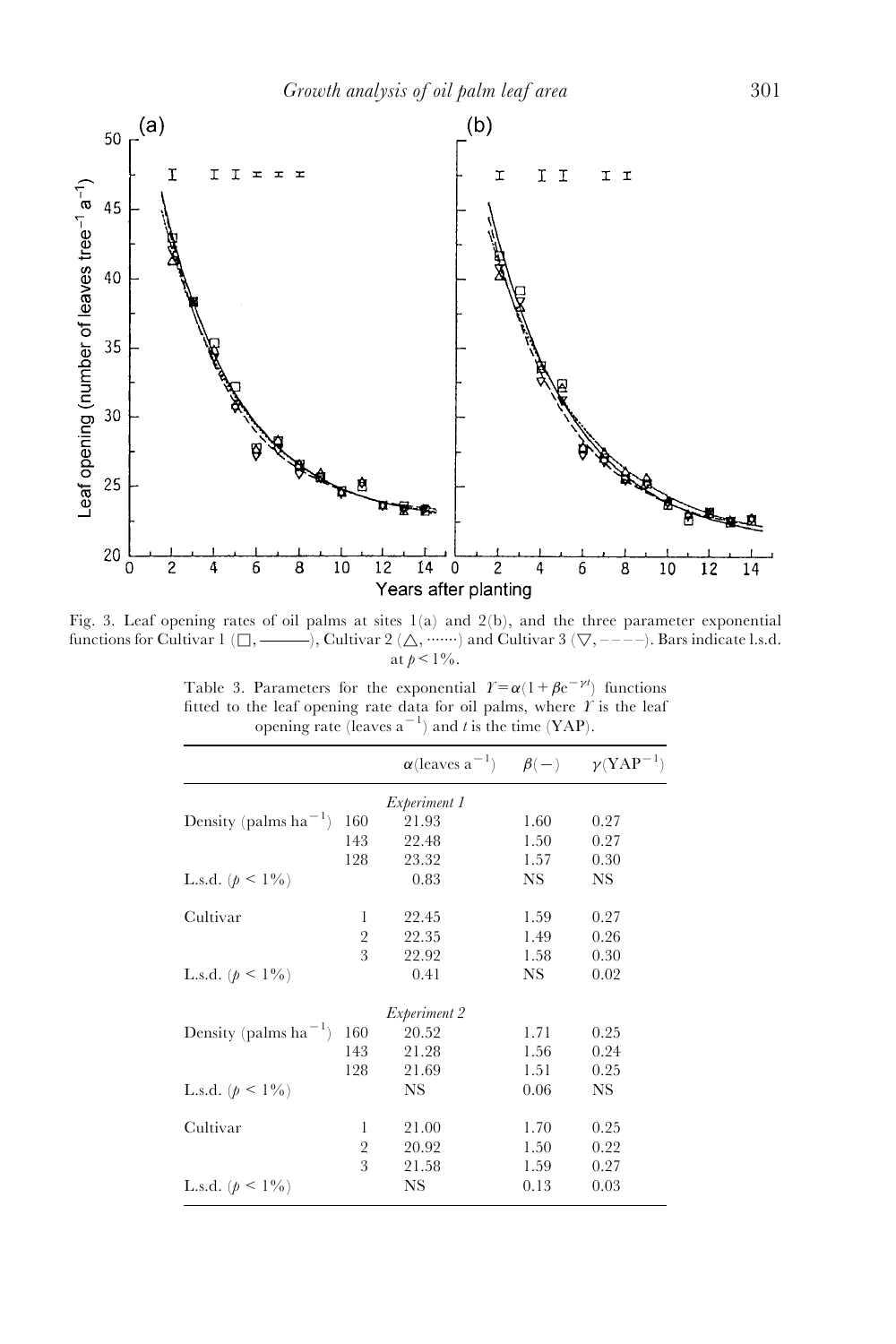

Fig. 4. Mean leaf area indices of oil palms averaged over planting densities at site 1(a) and 2(b), and the modelled curves for Cultivar 1 ( $\Box$ ,  $\Box$ ), Cultivar 2 ( $\Delta$ ,  $\Box$ ) and Cultivar 3 ( $\nabla$ ,  $\Box$  -  $\Box$ ). Bars indicate l.s.d. at  $p < 1\%$ .

8 YAP in Experiment 2. After the maximum was reached, L decreased again. The decline in  $L$  was smaller in Experiment 1 than Experiment 2 (Fig. 4).

Both cultivar and density treatments resulted in significant differences for  $L$  in nearly all years in both experiments. L was highest at the 160 palms ha<sup> $-1$ </sup> density and was smaller at the lower planting densities, as was to be expected. With respect to cultivar differences, Cultivar 1 had significantly larger  $L$  values in most years compared with the other two cultivars. The ranking of Cultivars 2 and 3 changed during the experiment. Cultivar 2 was the smallest at the onset of the experiment, but later Cultivars 2 and 3 changed in their ranking. This trend was similar to the trend observed with single leaf areas.

There are no simple growth functions available to describe the time course of L growth. Since L is a function of average leaf area, number of green leaves and planting density the time course could be modelled from the functions fitted to the separate components (Fig. 4). The modelled time courses reached their optimum around 9 YAP in Experiment 1 and 8 YAP in Experiment 2, and showed a decline until 14 YAP.

#### Leaf length

The length of the rachis increased until 10 YAP in both experiments. Before 4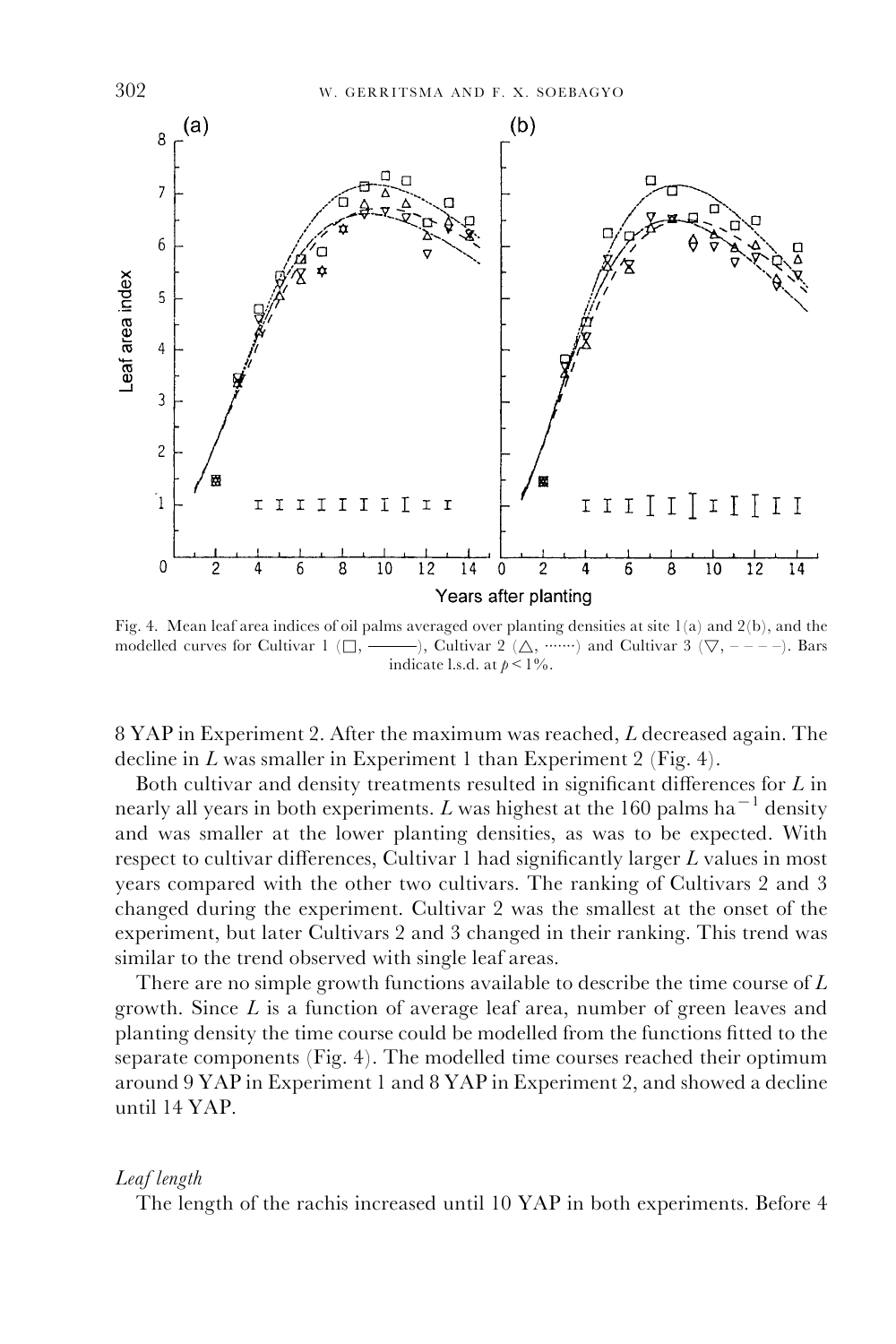

Fig. 5. Growth of rachis length of oil palms at site  $1(a)$  and  $2(b)$ , and the fitted logistic functions for high  $(\Box, \longrightarrow)$ , medium  $(\triangle, \cdots \cdots)$  and low  $(\nabla, \cdots \cdots)$  planting densities. Bars indicate l.s.d. at  $p \leq 1\%$ .

YAP no observations on rachis length were made. After the period of expansion, there was still a slight decrease in rachis length (Fig. 5).

In each year significant differences in rachis length due to both the density and cultivar treatments were observed in both the experiments. The rachis length was always significantly longer at the higher planting density. With respect to the cultivar differences, Cultivar 3 was significantly shorter in the second half of the observation period in Experiment 1. The leaves of Cultivar 1 were significantly longer than those of the other two cultivars over the whole observation period in Experiment 2 (data not shown).

The trend in rachis length expansion was best described with a logistic function. The parameter values for the fitted functions are presented in Table 4. With respect to the density treatment, the functions differed significantly from each other in the asymptotic value. For the cultivars, significant differences in the asymptotic values were observed as well, but also in  $\gamma$  in both experiments, and in the parameter  $\beta$  in Experiment 2.

Based on the fitted functions for rachis length the onset of canopy closure could be approximated from the planting distance and estimated leaf length. The approximate time of canopy closure is indicated in Table 4. Canopy closure occurred before rachis length measurements began. The planting density resulted in significant differences in the onset of canopy closure between the treatments,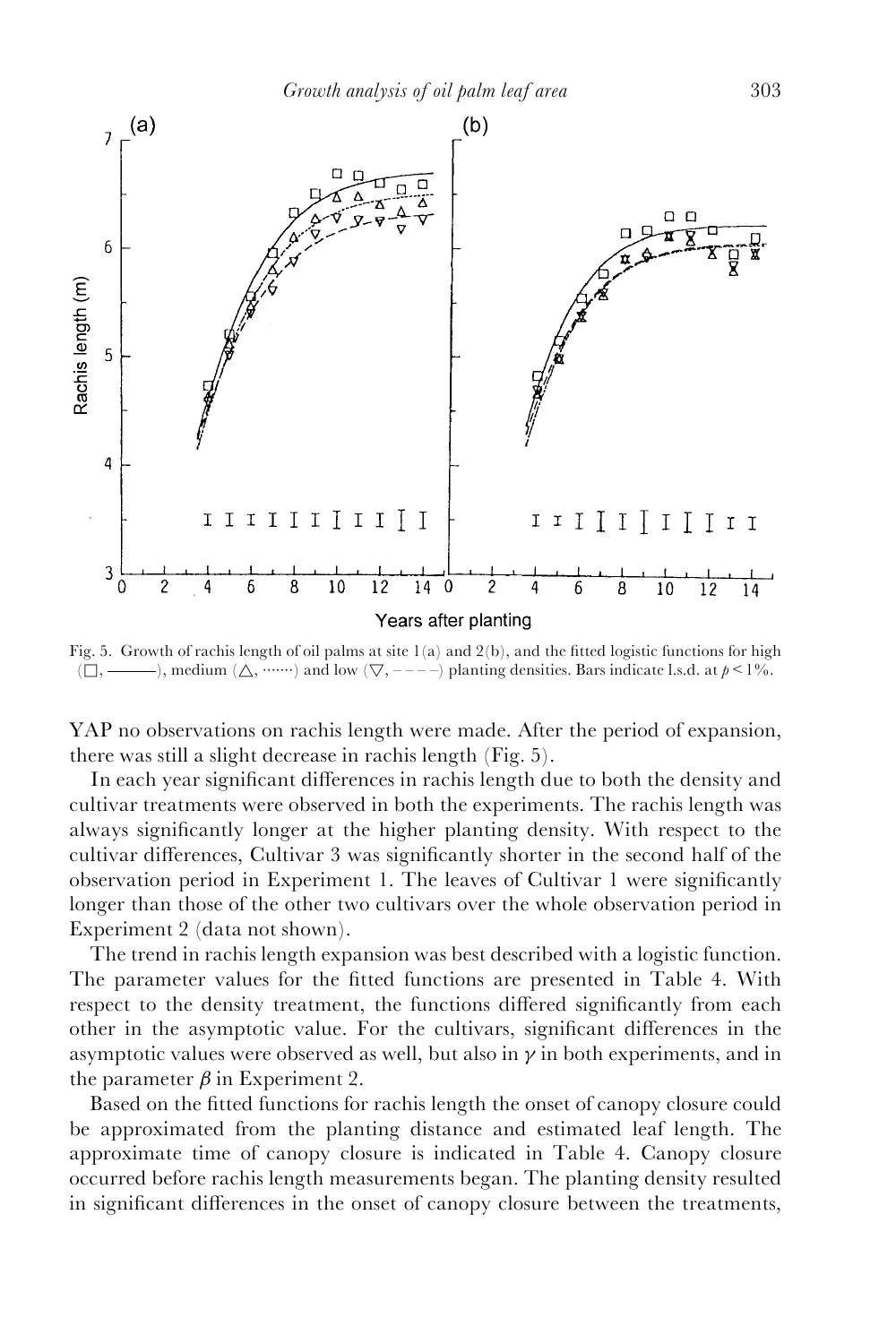|                                                |                | $\alpha(m)$ |      | $\beta(-)$ $\gamma(YAP^{-1})$ | $T_c(YAP)$ |  |  |
|------------------------------------------------|----------------|-------------|------|-------------------------------|------------|--|--|
| <i>Experiment 1</i>                            |                |             |      |                               |            |  |  |
| Density (palms ha <sup>-1</sup> )              | 160            | 6.73        | 2.77 | 0.45                          | 2.96       |  |  |
|                                                | 143            | 6.53        | 2.77 | 0.45                          | 3.33       |  |  |
|                                                | 128            | 6.35        | 2.16 | 0.42                          | 3.71       |  |  |
| L.s.d. $(p < 1\%)$                             |                | 0.14        | NS.  | NS.                           | 0.24       |  |  |
| Cultivar                                       | 1              | 6.66        | 2.62 | 0.45                          | 3.28       |  |  |
|                                                | $\overline{2}$ | 6.59        | 2.33 | 0.41                          | 3.40       |  |  |
|                                                | 3              | 6.36        | 2.75 | 0.48                          | 3.33       |  |  |
| L.s.d. $(p < 1\%)$                             |                | 0.12        | NS.  | 0.04                          | <b>NS</b>  |  |  |
| Experiment 2                                   |                |             |      |                               |            |  |  |
| Density (palms ha <sup><math>-1</math></sup> ) | 160            | 6.25        | 2.95 | 0.55                          | 2.85       |  |  |
|                                                | 143            | 6.07        | 2.77 | 0.52                          | 3.28       |  |  |
|                                                | 128            | 6.09        | 2.40 | 0.50                          | 3.60       |  |  |
| L.s.d. $(p < 1\%)$                             |                | 0.13        | NS.  | NS.                           | 0.10       |  |  |
| Cultivar                                       | 1              | 6.27        | 3.18 | 0.56                          | 3.21       |  |  |
|                                                | $\overline{2}$ | 6.12        | 1.97 | 0.43                          | 3.25       |  |  |
|                                                | 3              | 6.01        | 2.96 | 0.57                          | 3.27       |  |  |
| L.s.d. $(p < 1\%)$                             |                | 0.13        | 0.95 | 0.09                          | NS         |  |  |

Table 4. Parameters for the logistic functions  $R = \frac{\alpha}{1 + \beta e^{-\gamma t}}$  fitted to the rachis length data for oil palms where  $R$  is the rachis length  $(m)$  and  $t$  the time (YAP). The last column gives the onset of canopy closure  $T_c$  (YAP).

whereas the cultivar treatment did not affect the onset of canopy closure. Higher planting density led to significantly earlier canopy closure. In both experiments canopy closure occurred at the highest planting density 10 months earlier than at the lowest planting density.

#### DISCUSSION

In young plantings leaf area could be estimated from observations of petiole crosssection area. At older ages the relation was no longer valid because of competition effects between palms which altered the ratio between leaf area and  $P_{\text{cs}}$ . It was thus possible to estimate leaf area from  $P_{cs}$ ; however, in this study the relation was only used for the first two YAP because for the other ages leaf area was measured. The possibility that the relationship between  $P_{cs}$  and leaf area could vary between cultivars was not a subject of this investigation.

A first use of growth functions in oil palm experiments was made by Phang et al. (1977). They studied the progression of leaf dry weight and leaf area of oil palms planted on different soil series to predict the early yields of those plantings. Subsequent use of growth functions for leaf area data was made by Breure (1985) to define additional selection criteria in oil palm breeding. Neither Phang et al. (1977) nor Breure (1985) tested growth functions other than a logistic one. In this study it was found that a Gompertz rather than a logistic function best described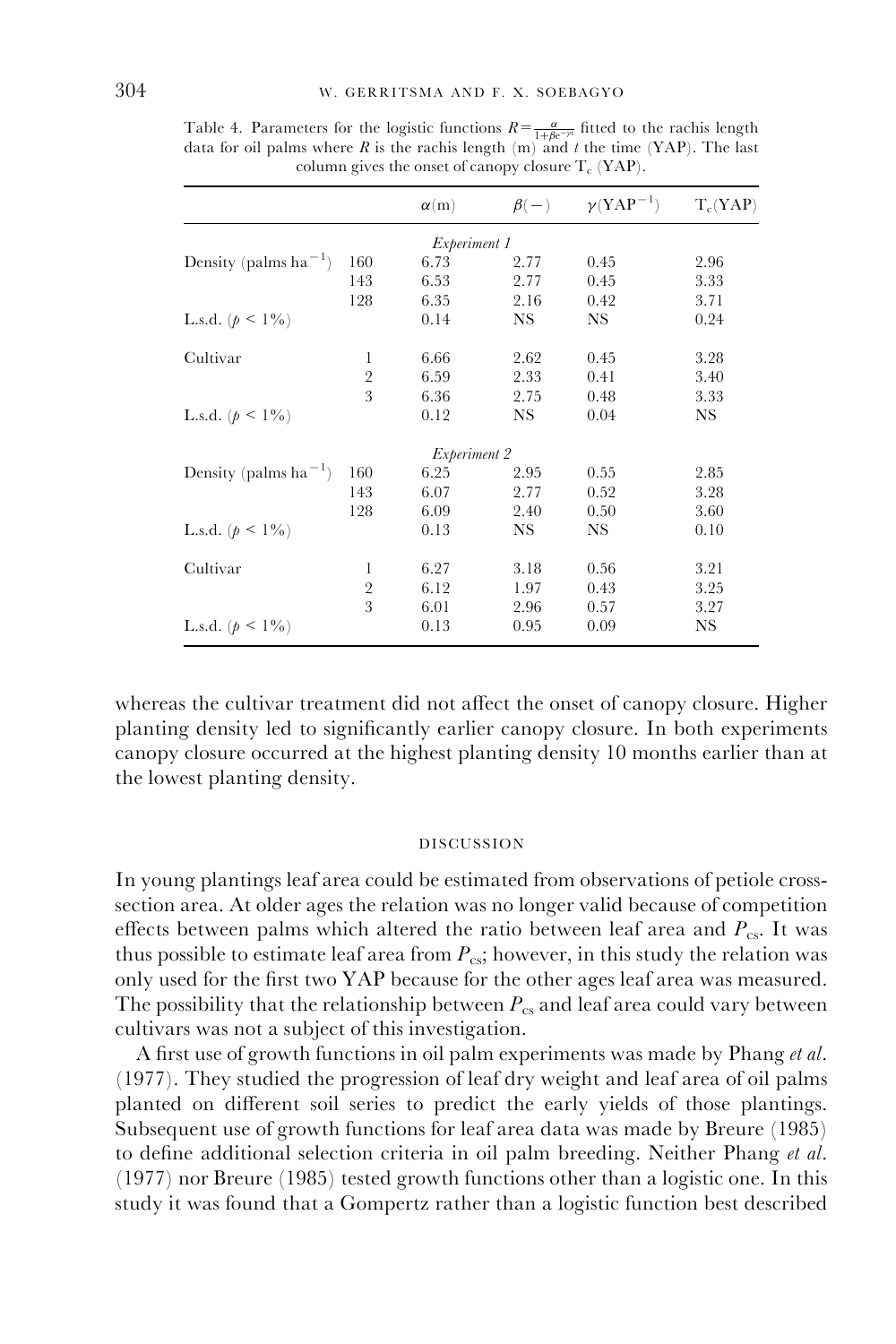the trend in area of the youngest fully opened leaf with time. The trend in leaf opening rate with time was best described by a three-parameter exponential function, whereas the rachis length data were best described using a logistic function. The shape of these functions are all different from each other, for example, the Gompertz function has a point of inflexion occurring at one-third of the maximum Y value compared with half for the logistic function. From this analysis it appeared that selecting the right type of functions is an important step in the growth analysis. This is of special importance when function parameters are used for management decisions or in breeding as was proposed by Phang *et al.* (1977) and Breure (1985) respectively.

All three parameters of the functions fitted to the leaf area data differed significantly from each other for cultivar type but not for density treatment. This was in line with the analyses that were carried out each year to compare the treatment influences on the area of most recently opened leaf. The influence of cultivar type on the parameters of the curve supports the idea of Breure (1985) that cultivar types exhibit different patterns of leaf area expansion. Cultivars 1 and 3 both expanded rapidly in the first years after planting, but they attained different maximum values. Cultivar 2 expanded more slowly compared with the other two cultivars, but reached a larger final leaf area than Cultivar 3. The maximum leaf area fitted for these experiments,  $11.0-12.5$  m<sup>2</sup>, are in line with the maximum leaf area fitted by Breure (1985) for oil palms planted in Papua New Guinea.

The trend in number of green leaves per tree with time showed a constant decline. The data were not sufficient to define curves other than simple linear regressions to describe this trend. In Experiment 2 a plateau seemed to be reached in the last four years, but the highly variable observations until 9 YAP made it difficult to select a function other than a linear one. Extrapolation of the fitted lines for number of green leaves per tree beyond 14 YAP did not seem reliable. Despite the effort put into the standardization of management practices in both experiments the data showed that the pruning and harvesting routines in both experiments resulted in substantial differences in the numbers of green leaves per tree. So far little attention has been paid to the number of green leaves per palm in oil palm research. In most cases the number of green leaves was estimated based on observations in commercial blocks (Hardon et al., 1969; Squire, 1986; Breure, 1988). The results presented here indicated that estimates of the number of green leaves per tree can differ a great deal between years and experiments, especially up to 10 YAP.

The rapid increase in  $L$  in the first years after planting was largely due to the growth in leaf area of the most recently opened leaf. The leaf area growth was larger than required to compensate for the decline in the number of green leaves per palm. At nine YAP in Experiment 1, and eight YAP in Experiment 2, the rate of growth in leaf area became too small to compensate for the ever decreasing number of green leaves per tree and  $L$  decreased as a result. The earlier and more rapid decrease in  $L$  in Experiment 2 was the result of the faster decline in the number of green leaves per tree in this experiment compared with Experiment 1.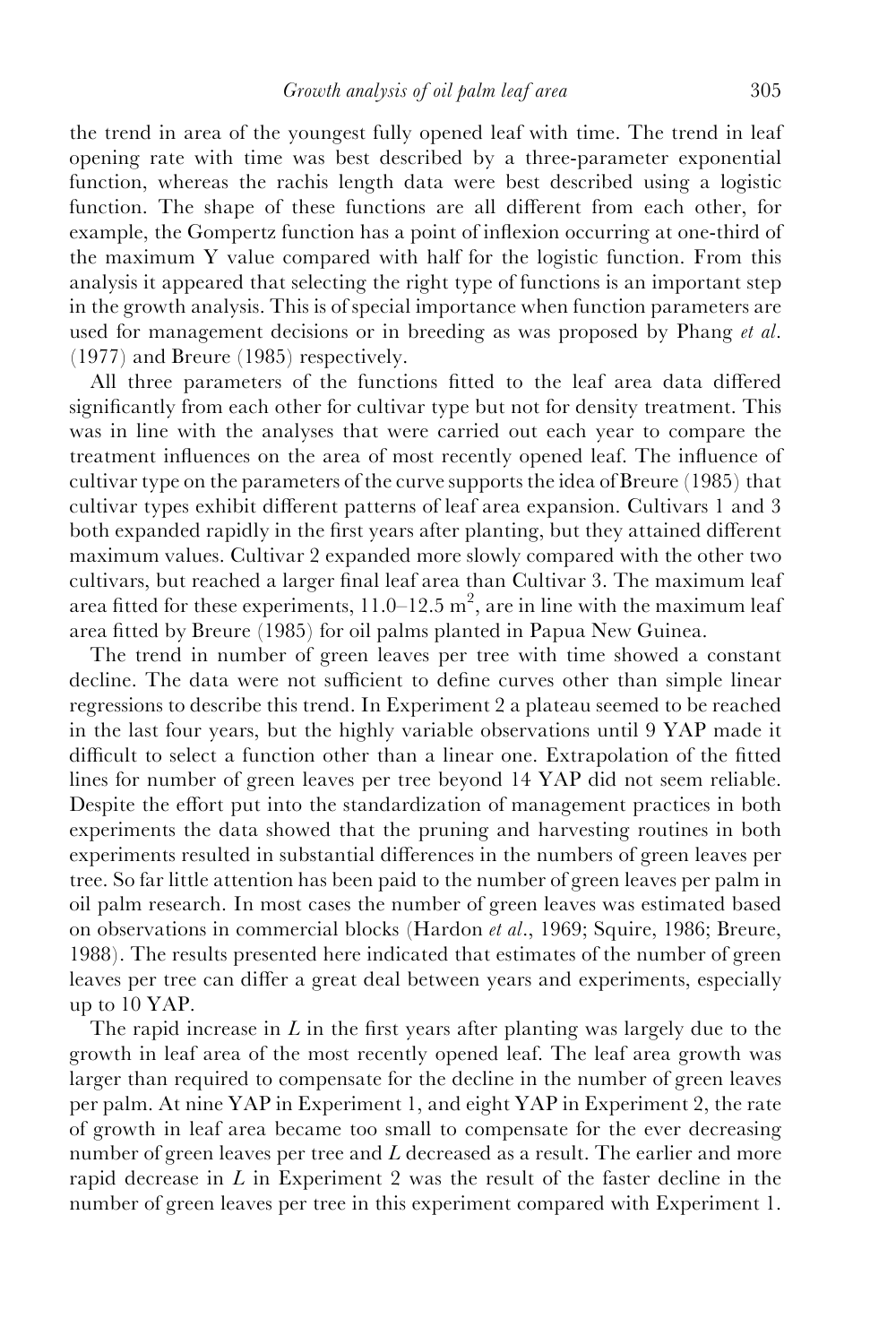Another reason why the  $L$  curve did not run parallel with the leaf area curve was that the average leaf area per crown is a more conservative characteristic than the area of the most recently opened leaf. When the number of green leaves per tree stabilizes,  $L$  also stabilizes as a result. Since the time course of  $L$  depends upon the number of green leaves as well as the area per leaf, extrapolation of L based on single leaf area data alone and assumptions about the number of green leaves can lead to erroneous results (Hardon et al., 1969; Squire, 1986; Breure, 1988). Moreover, the increased light penetration observed in older oil palm plantings (Breure, 1988) is partly explained by the reduction in  $L$  observed in these experiments.

Based on the functions for rachis length data and planting densities, the point of canopy closure, that is, the time when the crowns of three neighbouring palms started to overlap, could be approximated. Bending of leaves will have a small influence on this approximation but is not likely to invalidate the results. Rachis length was the parameter most sensitive to planting density. Higher planting densities resulted in significantly longer leaves, without a change in the surface area of those leaves. The decrease in  $L$  that was observed in both experiments at nine YAP resulted in reduced interpalm competition as measured by the rachis length in Experiment 1. However, this was less clear in Experiment 2. In Experiment 1 the response to planting density was also more pronounced than in Experiment 2, where rachis lengths at the medium and low planting densities were very similar. It appears that rachis length is more sensitive to interpalm competition than leaf area itself. The latter was suggested as an indicator of interpalm competition by Corley et al. (1973).

The growing conditions in Experiment 1 appeared to be more favourable than in Experiment 2. This was best reflected by the larger leaf areas, longer rachis lengths and faster leaf opening rates observed during the second half of Experiment 1. In the first half of the observation period the difference in these parameters between Experiments 1 and 2 were small, the only difference between the experiments then was caused by the different number of green leaves in both experiments. As a result, the maximum L was reached earlier in Experiment 2 than in Experiment 1. However, the less favourable growing conditions resulted in a more rapid decline of L. It was hypothesized that favourable growing conditions were concerned with soil-related factors, since the weather conditions as characterized by radiation and rainfall were more favourable at Location 2 than at Location 1. Corley and Mok (1972) showed that better soil fertility resulted in larger leaves.

Growth functions were used to utilize the data collected in a single analysis; this provided additional information to the yearly analyses. The growth functions made it easier to establish trends and to make comparisons between the experiments since yearly fluctuations were smoothed. Furthermore, it was demonstrated that the trend in  $L$  did not parallel the trend in area of the youngest fully expanded leaf, mainly because the number of green leaves declined steadily over the observation period. The observed decline in L made it necessary to reconstruct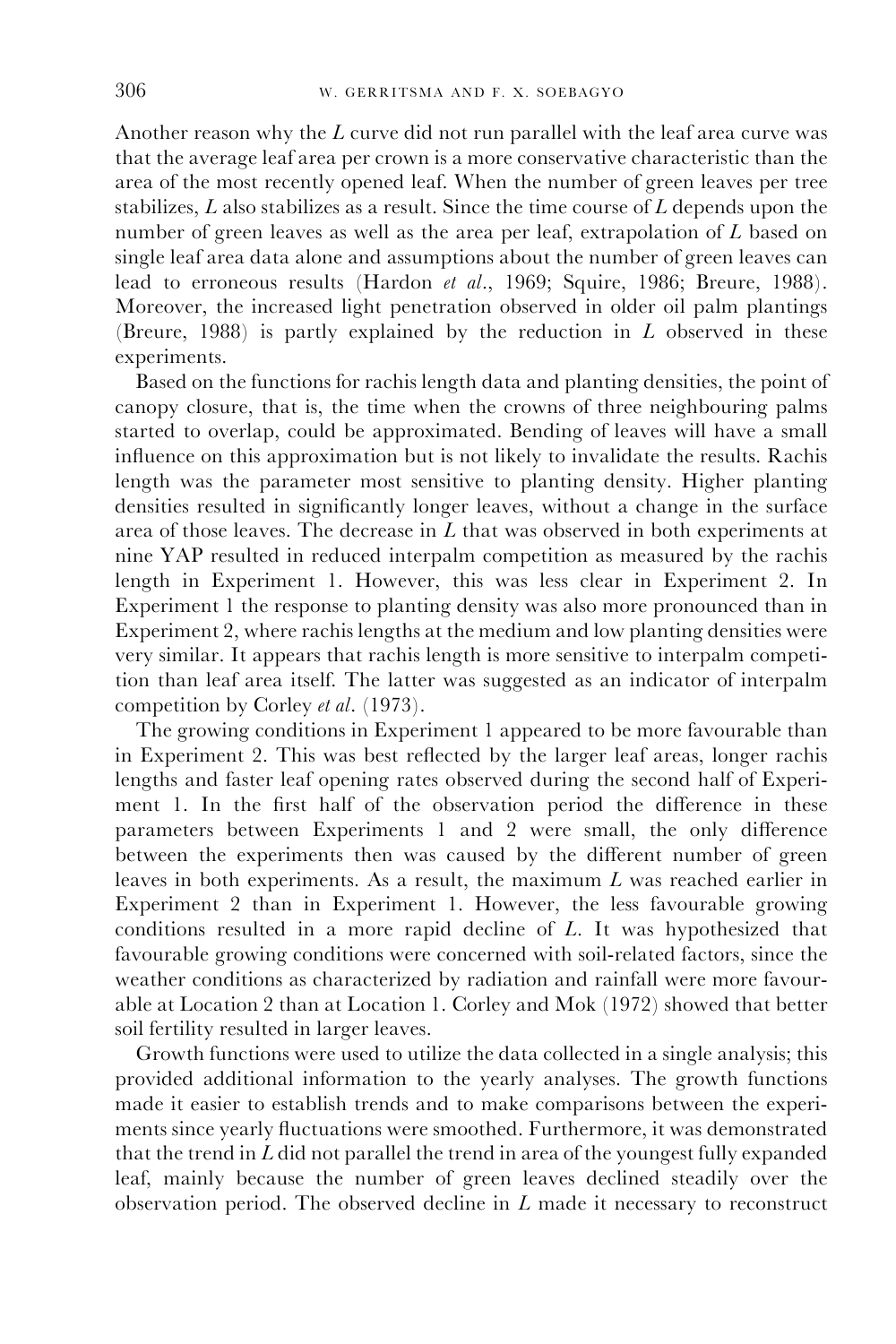the time course from the components rather than fitting a curve to the  $L$  data directly. The modelled time course of  $L$  can be used in the calculation of light interception and photosynthetic production studies of oil palm plantings. For these types of calculations the time of canopy closure is also required, and can be derived from the curves of rachis length.

Acknowledgements. The patience of the field staff at Bah Lias Research is highly appreciated. They have been collecting data in these experiments for the last 14 years on a daily basis and still continue to do so. The permission of the board of directors of P.T.P.P. London Sumatra Indonesia to publish these data is acknowledged. Prof. dr ir J. Goudriaan, Prof. dr ir R. Rabbinge and Prof. dr ir M. Wessel are thanked for their criticism and comments on the various drafts of this manuscript.

#### REFERENCES

- Anon (1982-1993). Bah Lias Research Station Technical Records 1982-1993, P.T.P.P. London Sumatra Indonesia, Medan.
- Breure, C. J. (1982). Factors affecting yield and growth of oil palm tenera in West New Britain. Oléagineux 37:213±228.
- Breure, C. J. (1985). Relevant factors associated with crown expansion in oil palm (Elaeis guineensis Jacq.) Euphytica  $34:161-175$ .
- Breure, C. J. (1988). The effect of palm age and planting density on the partitioning of assimilates in oil palm (Elaeis guineensis). Experimental Agriculture 24:53-66.
- Broekmans, A. F. M. (1957). Growth, flowering and yield of the oil palm in Nigeria. Journal of West African Intitution for Oil Palm Research  $2(7)$ :187-220.
- Corley, R. H. V. (1973). Effects of plant density on growth and yield of oil palm. Experimental Agriculture 9:169±180.
- Corley, R. H. V. & Breure, C. J. (1981). Measurements in Oil Palm Experiments. Internal Report. Cambridge, UK: Unilever.
- Corley, R. H. V. & Gray, B. S. (1976). Growth and morphology. In Oil Palm Research, 7-21 (Eds R. H. V. Corley, J. J. Hardon & B. J. Wood). Amsterdam: Elsevier.
- Corley, R. H. V. & Mol, C. K. (1972). Effects of nitrogen, phosphorus, potassium and magnesium on growth of oil palm. Experimental Agriculture 8:347-353.
- Corley, R. H. V., Hew, C. K., Tam, T. K. & Lo, K. K. (1973). Optimal spacing for oil palms. In Advances in Oil Palm Cultivation. The Proceeding of the International Oil Palm Conference held in Kuala Lumpur 16-18 November, 1972, 52-69 (Eds R. L. Wastie & D. A. Earp). Kuala Lumpur, Malaysia: Incorporated Society of Planters.
- Gray, B. S. (1969). A Study of the Influence of Genetic, Agronomic, and Environmental Factors on the Growth, Flowering and Bunch Production of the Oil Palm on the West Coast of Malaysia. PhD thesis, University of Aberdeen.
- Hardon, J. J., Williams, C. N. & Watson, I. (1969). Leaf area and yield in the oil palm in Malaya.  $Experimental$  Agriculture 5:25-32.
- Henry, P. de (1957). Recherches sur la Croisance et le Dévelopment chez Elaeis guineensis Jacq. et chez Cocos nucifera L. Comparaisons avec quelques autres Palmiers. Thése, Faculté des Sciences de l'Université de Paris.
- Keen, A., Thissen, J. T. N. M., Hoekstra, J. A. & Jansen, J. (1989). Successive measurement experiments. Statistica Neerlandica 40:205-223.
- Lecoustre, R. & Jaeger, M. (1989). Modélisation de l'architecture et de la Géométrie d'Elaeis guineensis Jacq. Document No. 1, Laboratoire de Modélisation du GERDAT. Montpellier, France: Institute de Recherche pour les Huiles et Oléagineux.